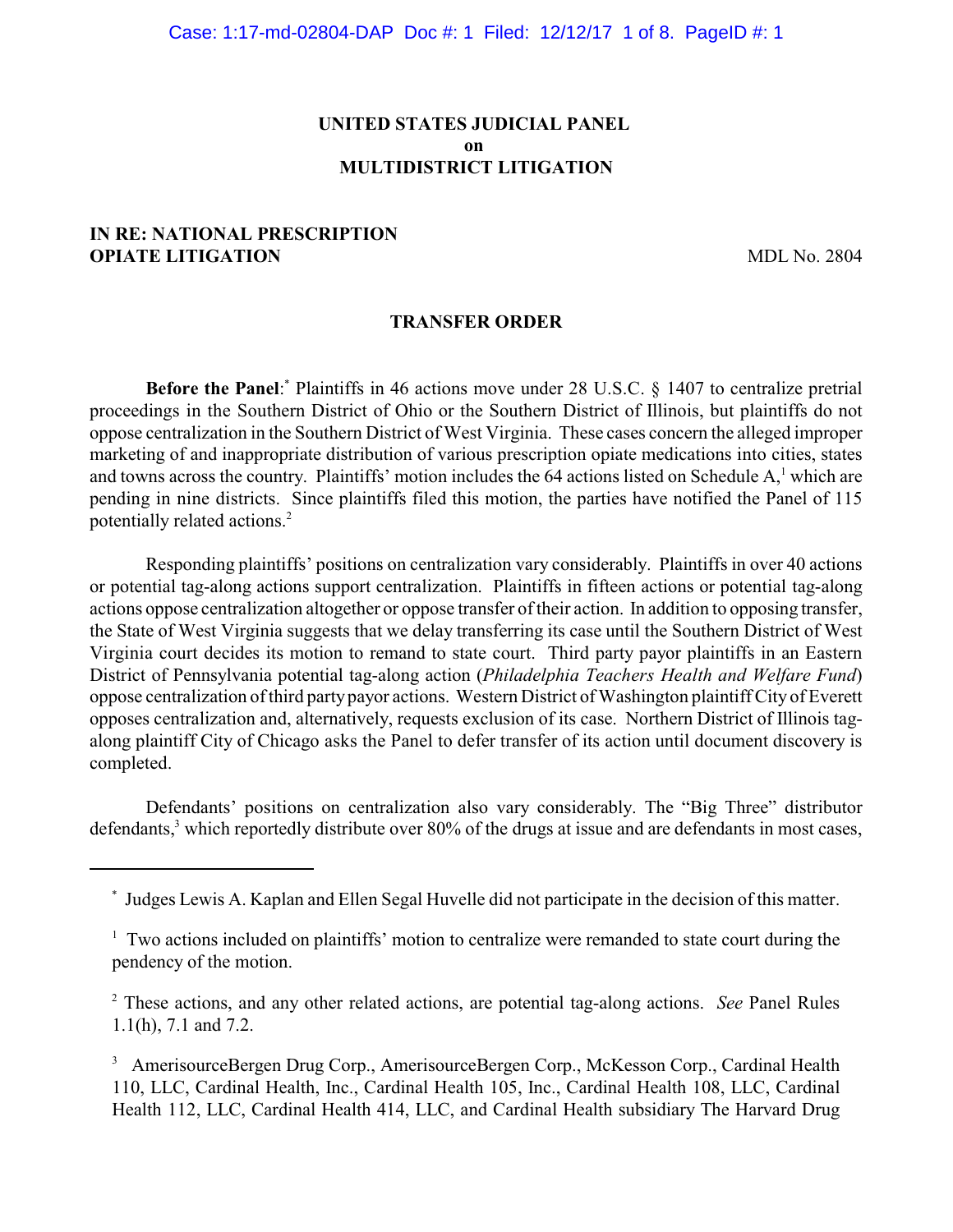- 2 -

support centralization in the Southern District of West Virginia. These defendants request that the Panel either delay issuing its transfer order or delay transfer of their cases until their motions to dismiss are decided. Defendant distributor Miami-Luken also supports centralization in the Southern District of West Virginia. Multiple manufacturer defendants<sup>4</sup> support centralization in the Southern District of New York or the Northern District of Illinois; defendant Malinckrodt, LLC, takes no position on centralization but supports the same districts. Teva defendants<sup>5</sup> suggest centralization in the Eastern District of Pennsylvania or the manufacturers' preferred districts. Physician defendants<sup>6</sup> in three Ohio actions, who are alleged to be "key opinion leaders" paid by manufacturing defendants, do not oppose centralization in the Southern District of Ohio.

Defendants in several Southern District of West Virginia cases oppose centralization. These defendants include several smaller distributor defendants or "closed" distributors that supply only their own stores.<sup>7</sup> Many of these defendants specifically request exclusion of the claims against them from the MDL. Also, manufacturer Pfizer, Inc., opposes centralization and requests that we exclude any claims against it from this MDL.<sup>8</sup>

The responding parties suggest a wide range of potential transferee districts, including: the Southern District of West Virginia, the Southern District of Illinois, the Northern District of Illinois, the Eastern District of Missouri (in a brief submitted after the Panel's hearing), the District of New Jersey, the

Group, L.L.C.

<sup>5</sup> Teva Pharmaceutical Industries, Ltd., Teva Pharmaceuticals U.S.A, Inc., Cephalon, Inc., Watson Laboratories, Inc., Actavis LLC, and Actavis Pharma, Inc.

 $6$  Scott Fishman, M.D., Perry Fine, M.D., Lynn Webster, M.D., and Russell Portenoy, M.D.

 $\frac{7}{1}$  JM Smith Corp.; CVS Indiana, LLC and Omnicare Distribution Center, LLC; TopRx; Kroger Limited Partnership I, Kroger Limited Partnership II, SAJ Distributors (a Walgreens distributor for two months in 2012), Walgreen Eastern Co., Inc., and Rite Aid of Maryland, Inc.; Masters Pharmaceuticals and KeySource Medical; WalMart Stores East, LP.

<sup>8</sup> Pfizer specifically requests that we exclude any potential future claims against it because of its minimal involvement in the opioid market. At oral argument, counsel stated that Pfizer was not named as a defendant in any pending case. In the absence of a case before us, the Panel will not address Pfizer's argument.

Actavis LLC, Actavis Pharma, Inc., Allergan PLC, Allergan Finance, LLC, Allergan plc f/k/a <sup>4</sup> Actavis plc, Actavis Pharma Inc. f/k/a Watson Pharma Inc., Watson Pharmaceuticals, Inc. n/k/a Actavis, Inc., and Allergan PLC f/k/a Actavis PLS, Cephalon, Inc., Endo Health Solutions, Inc., Endo Pharmaceuticals, Inc., Janssen Pharmaceutica Inc., Johnson & Johnson, Ortho-McNeil-Janssen Pharmaceuticals, Inc., Purdue Frederick Company Inc., Purdue Pharma Inc., Purdue Pharma L.P., Teva Pharmaceuticals Industries Ltd., Teva Pharmaceuticals USA, Inc., Watson Laboratories, Inc., Watson Pharmaceuticals, Inc., Janssen Pharmaceutica Inc. n/k/a Janssen Pharmaceuticals, Inc.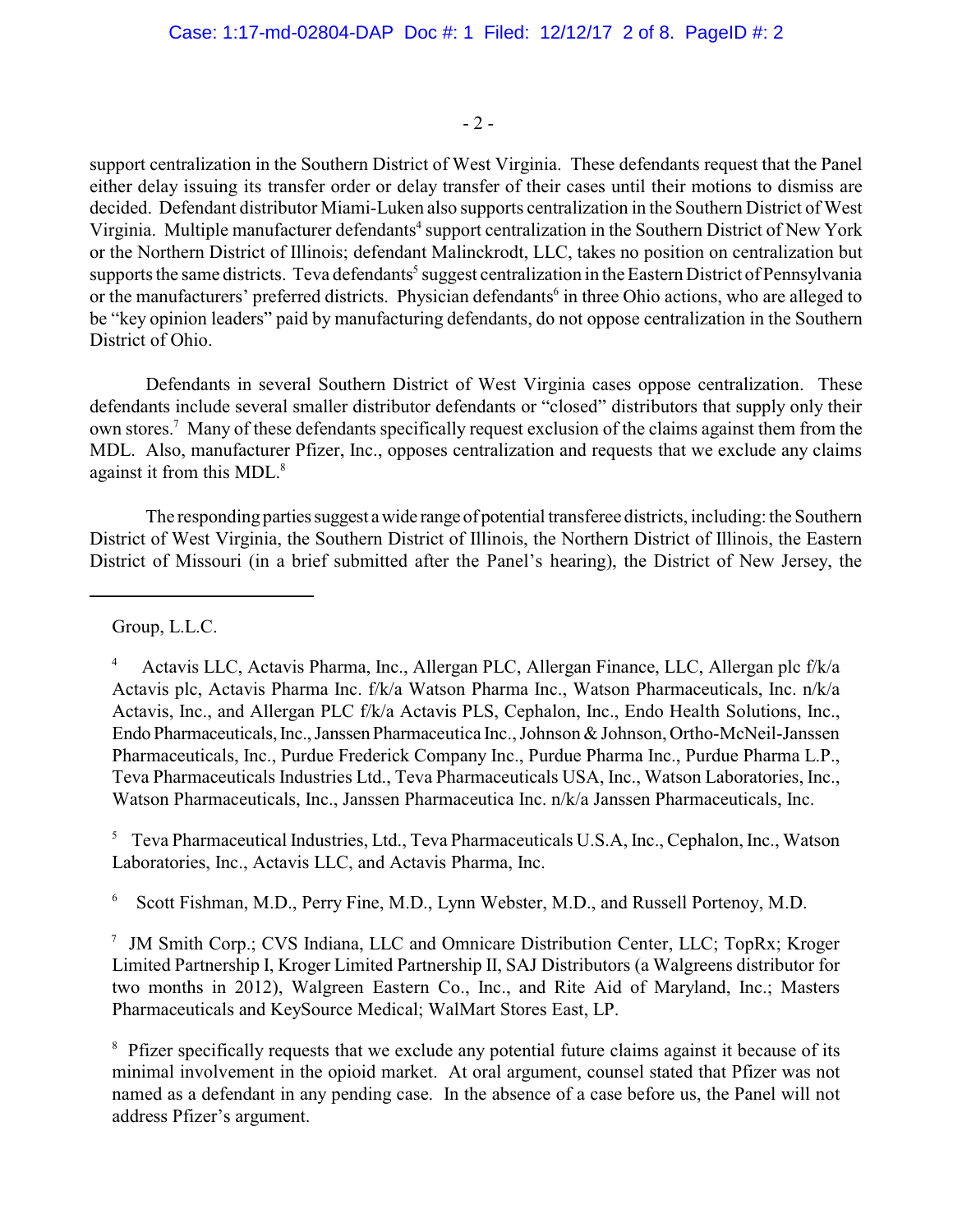- 3 -

Southern District of New York, the Southern District of Ohio, the Northern District of Ohio, the Eastern District of Pennsylvania, the Eastern District of Texas, the Western District of Washington and the Eastern District of Wisconsin.

After considering the argument of counsel, we find that the actions in this litigation involve common questions of fact, and that centralization in the Northern District of Ohio will serve the convenience of the parties and witnesses and promote the just and efficient conduct of the litigation. Plaintiffs in the actions before us are cities, counties and states that allege that: (1) manufacturers of prescription opioid medications overstated the benefits and downplayed the risks of the use of their opioids and aggressively marketed (directly and through key opinion leaders) these drugs to physicians, and/or (2) distributors failed to monitor, detect, investigate, refuse and report suspicious orders of prescription opiates. All actions involve common factual questions about, *inter alia*, the manufacturing and distributor defendants' knowledge of and conduct regarding the alleged diversion of these prescription opiates, as well as the manufacturers' alleged improper marketing of such drugs. Both manufacturers and distributors are under an obligation under the Controlled Substances Act and similar state laws to prevent diversion of opiates and other controlled substances into illicit channels. Plaintiffs assert that defendants have failed to adhere to those standards, which caused the diversion of opiates into their communities. Plaintiffs variously bring claims for violation of RICO statutes, consumer protection laws, state analogues to the Controlled Substances Act, as well as common law claims such as public nuisance, negligence, negligent misrepresentation, fraud and unjust enrichment.

The parties opposing transfer stress the uniqueness of the claims they bring (or the claims that are brought against them), and they argue that centralization of so many diverse claims against manufacturers and distributors will lead to inefficiencies that could slow the progress of all cases. While we appreciate these arguments, we are not persuaded by them. All of the actions can be expected to implicate common fact questions as to the allegedly improper marketing and widespread diversion of prescription opiates into states, counties and cities across the nation, and discovery likely will be voluminous. Although individualized factual issues may arise in each action, such issues do not – especially at this early stage of litigation – negate the efficiencies to be gained by centralization. The transferee judge might find it useful, for example, to establish different tracks for the different types of parties or claims. The alternative of allowing the various cases to proceed independently across myriad districts raises a significant risk of inconsistent rulings and inefficient pretrial proceedings. In our opinion, centralization will substantially reduce the risk of duplicative discovery, minimize the possibility of inconsistent pretrial obligations, and prevent conflicting rulings on pretrial motions. Centralization will also allow a single transferee judge to coordinate with numerous cases pending in state courts. Finally, we deny the requests to delay transfer pending rulings on various pretrial motions (*e.g.*, motions to dismiss or to remand to state court) or until the completion of document discovery in *City of Chicago*.

Although all of the cases on the motion before us involve claims brought by political subdivisions, we have been notified of potential tag-along actions brought by individuals, consumers, hospitals and third party payors. As reflected in our questions at oral argument, this litigation might evolve to include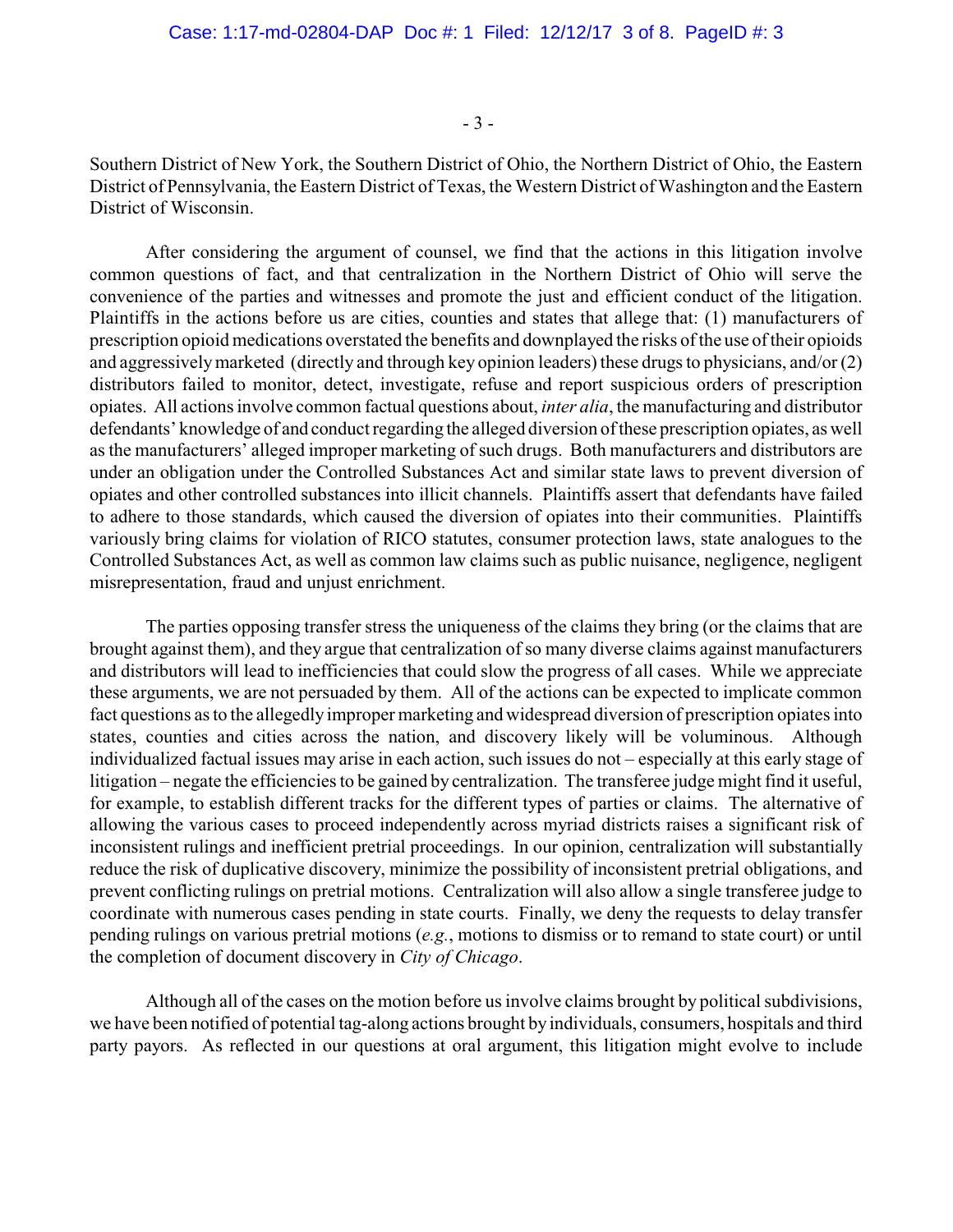- 4 -

additional categories of plaintiffs and defendants, as well as different types of claims. We will address whether to include specific actions or claims through the conditional transfer order process.<sup>9</sup>

As this litigation progresses, it may become apparent that certain types of actions or claims could be more efficiently handled in the actions' respective transferor courts. Should the transferee judge deem remand of any claims or actions appropriate (or, relatedly, the subsequent exclusion of similar types of claims or actions from the centralized proceedings), then he may accomplish this by filing a suggestion of remand to the Panel. *See* Panel Rule 10.1. As always, we trust such matters to the sound judgment of the transferee judge.

Most parties acknowledge that any number of the proposed transferee districts would be suitable for this litigation that is nationwide in scope. We are persuaded that the Northern District of Ohio is the appropriate transferee district for this litigation. Ohio has a strong factual connection to this litigation, given that it has experienced a significant rise in the number of opioid-related overdoses in the past several years and expended significant sums in dealing with the effects of the opioid epidemic. The Northern District of Ohio presents a geographically central and accessible forum that is relatively close to defendants' various headquarters in New York, Connecticut, New Jersey and Pennsylvania. Indeed, one of the Big Three distributor defendants, Cardinal Health, is based in Ohio. Judge Dan A. Polster is an experienced transferee judge who presides over several opiate cases. Judge Polster's previous MDL experience, particularly MDL No. 1909 – *In re: Gadolinium Contrast Dyes Products Liability Litigation*, which involved several hundred cases, has provided him valuable insight into the management of complex, multidistrict litigation. We have no doubt that Judge Polster will steer this litigation on a prudent course.

IT IS THEREFORE ORDERED that the actions listed on Schedule A and pending outside of the Northern District of Ohio are transferred to the Northern District of Ohio and, with the consent of that court, assigned to the Honorable Dan A. Polster for coordinated or consolidated pretrial proceedings.

PANEL ON MULTIDISTRICT LITIGATION

 Sarah S. Vance Chair

Charles R. Breyer Marjorie O. Rendell R. David Proctor Catherine D. Perry

Eastern District of Pennsylvania *Philadelphia Teachers Health and Welfare Fund* third party payor <sup>9</sup> plaintiff opposed centralization of such claims, stating that it intends to file a motion for centralization of third party payor claims. We will address that motion, if it is filed, in due course.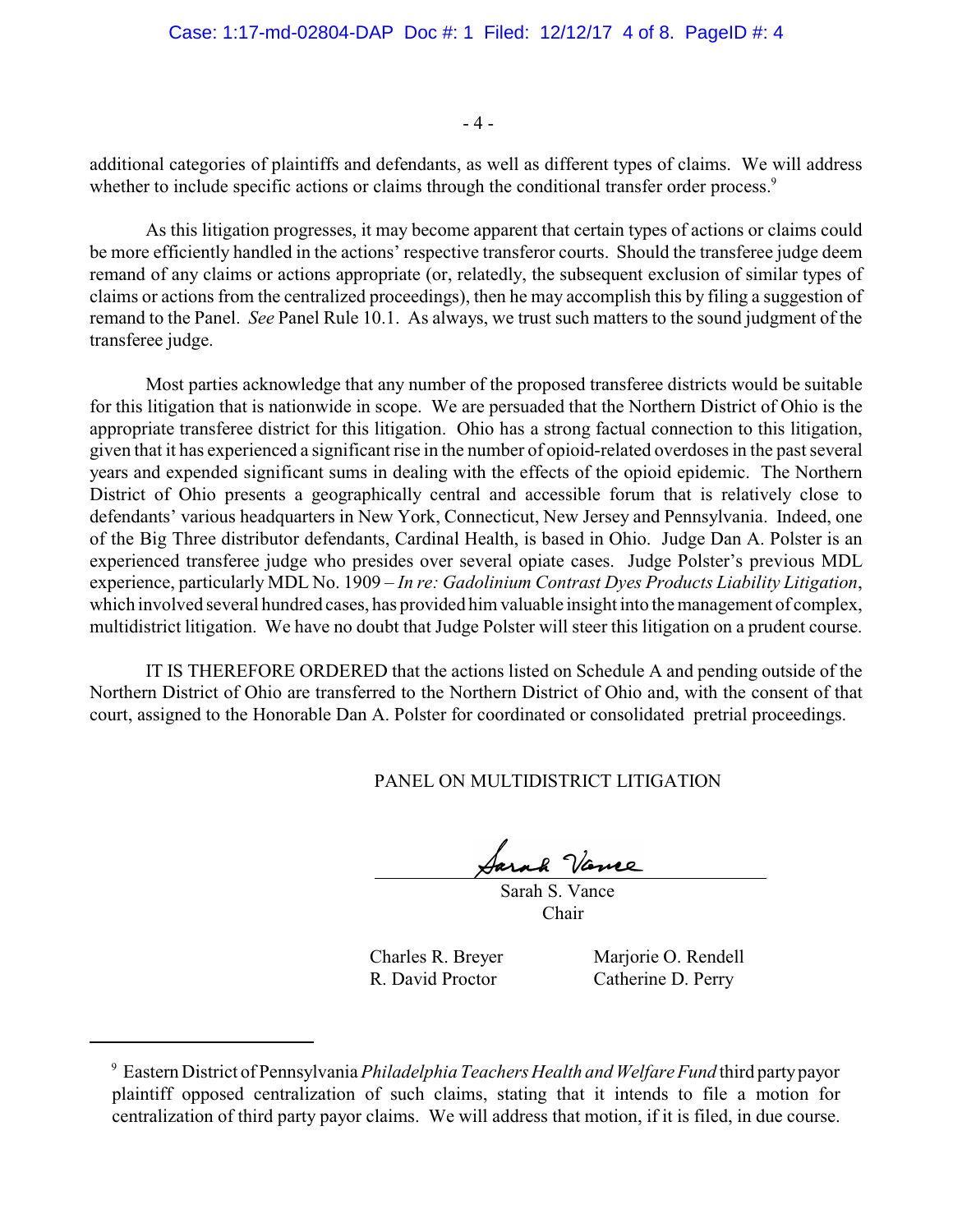Case: 1:17-md-02804-DAP Doc #: 1 Filed: 12/12/17 5 of 8. PageID #: 5

### **IN RE: NATIONAL PRESCRIPTION OPIATE LITIGATION MDL No. 2804**

# **SCHEDULE A**

Northern District of Alabama

CITY OF BIRMINGHAM v. AMERISOURCEBERGEN DRUG CORPORATION, ET AL., C.A. No. 2:17-01360

Eastern District of California

COUNTY OF SAN JOAQUIN, ET AL. v. PURDUE PHARMA, L.P., ET AL., C.A. No. 2:17-01485

Southern District of Illinois

- PEOPLE OF THE STATE OF ILLINOIS, ET AL. v. PURDUE PHARMA LP, ET AL., C.A. No. 3:17-00616
- PEOPLE OF THE STATE OF ILLINOIS, ET AL. v. AMERISOURCEBERGEN DRUG CORPORATION, ET AL., C.A. No. 3:17-00856
- PEOPLE OF STATE OF ILLINOIS, ET AL. v. AMERISOURCEBERGEN DRUG CORPORATION, ET AL., C.A. No. 3:17-00876

Eastern District of Kentucky

BOONE COUNTY FISCAL COURT v. AMERISOURCEBERGEN DRUG CORPORATION, ET AL., C.A. No. 2:17-00157 PENDLETON COUNTY FISCAL COURT v. AMERISOURCEBERGEN DRUG CORPORATION, ET AL., C.A. No. 2:17-00161 CAMPBELL COUNTY FISCAL COURT v. AMERISOURCEBERGEN DRUG CORPORATION, ET AL., C.A. No. 2:17-00167 ANDERSON COUNTY FISCAL COURT v. AMERISOURCEBERGEN DRUG CORPORATION, ET AL., C.A. No. 3:17-00070 FRANKLIN COUNTY FISCAL COURT v. AMERISOURCEBERGEN DRUG CORPORATION, ET AL., C.A. No. 3:17-00071 SHELBY COUNTY FISCAL COURT v. AMERISOURCEBERGEN DRUG CORPORATION, ET AL., C.A. No. 3:17-00072 HENRY COUNTY FISCAL COURT v. AMERISOURCEBERGEN DRUG CORPORATION, ET AL., C.A. No. 3:17-00073 BOYLE COUNTY FISCAL COURT v. AMERISOURCEBERGEN DRUG CORPORATION, ET AL., C.A. No. 5:17-00367 FLEMING COUNTY FISCAL COURT v. AMERISOURCEBERGEN DRUG CORPORATION, ET AL., C.A. No. 5:17-00368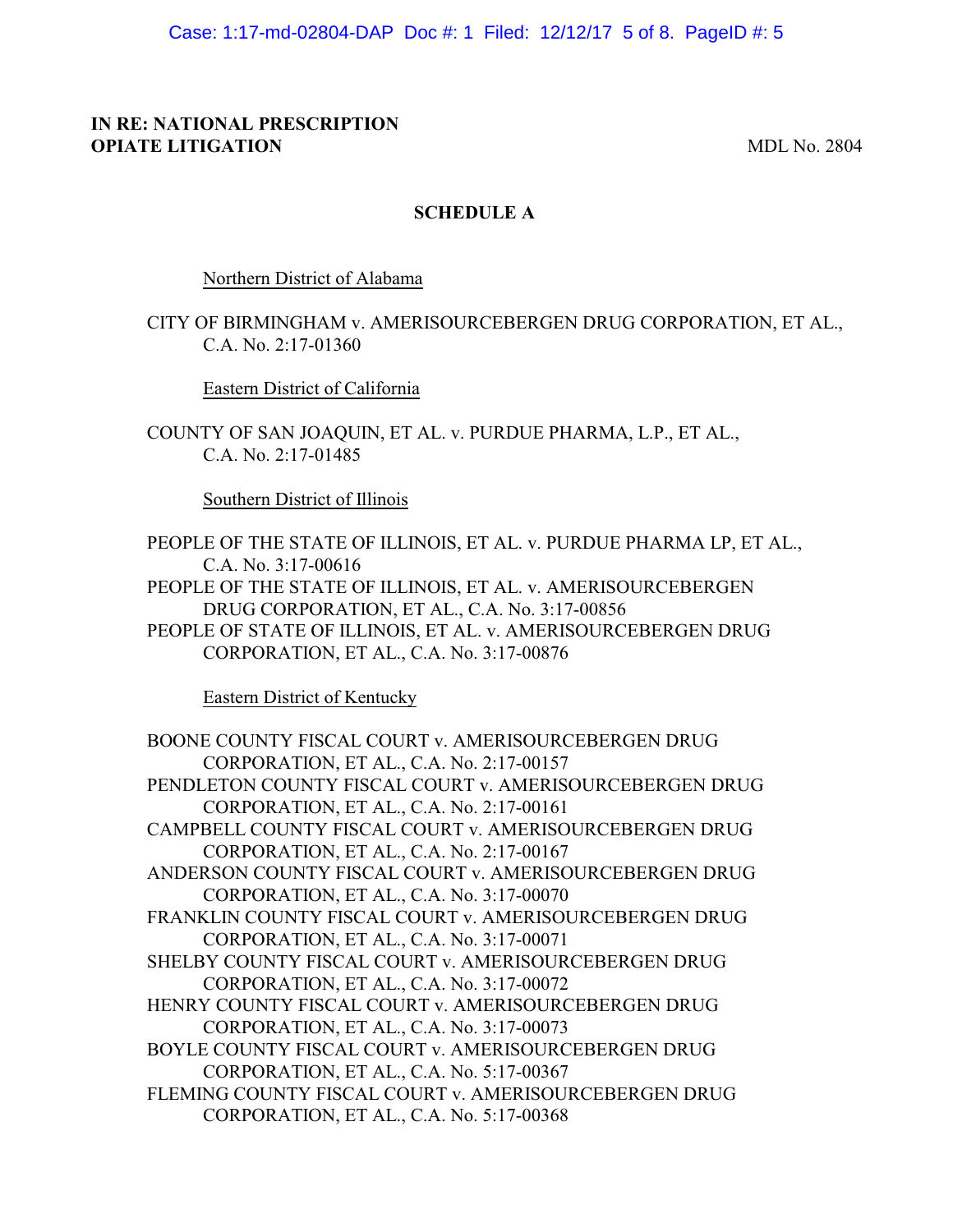Case: 1:17-md-02804-DAP Doc #: 1 Filed: 12/12/17 6 of 8. PageID #: 6

- A2 -

Eastern District of Kentucky (cont.)

GARRARD COUNTY FISCAL COURT v. AMERISOURCEBERGEN DRUG CORPORATION, ET AL., C.A. No. 5:17-00369 LINCOLN COUNTY FISCAL COURT v. AMERISOURCEBERGEN DRUG CORPORATION, ET AL., C.A. No. 5:17-00370 MADISON COUNTY FISCAL COURT v. AMERISOURCEBERGEN DRUG CORPORATION, ET AL., C.A. No. 5:17-00371 NICHOLAS COUNTY FISCAL COURT v. AMERISOURCEBERGEN DRUG CORPORATION, ET AL., C.A. No. 5:17-00373 BELL COUNTY FISCAL COURT v. AMERISOURCEBERGEN DRUG CORPORATION, ET AL., C.A. No. 6:17-00246 HARLAN COUNTY FISCAL COURT v. AMERISOURCEBERGEN DRUG CORPORATION, ET AL., C.A. No. 6:17-00247 KNOX COUNTY FISCAL COURT v. AMERISOURCEBERGEN DRUG CORPORATION, ET AL., C.A. No. 6:17-00248 LESLIE COUNTY FISCAL COURT v. AMERISOURCEBERGEN DRUG CORPORATION, ET AL., C.A. No. 6:17-00249 WHITLEY COUNTY FISCAL COURT v. AMERISOURCEBERGEN DRUG CORPORATION, ET AL., C.A. No. 6:17-00250 CLAY COUNTY FISCAL COURT v. AMERISOURCEBERGEN DRUG CORPORATION, ET AL., C.A. No. 6:17-00255

Western District of Kentucky

- THE FISCAL COURT OF CUMBERLAND COUNTY v. AMERISOURCEBERGEN DRUG CORPORATION, ET AL., C.A. No. 1:17-00163 LOUISVILLE/JEFFERSON COUNTY METRO GOVERNMENT v. AMERISOURCEBERGEN DRUG CORPORATION, ET AL., C.A. No. 3:17-00508 THE FISCAL COURT OF SPENCER COUNTY v. AMERISOURCEBERGEN DRUG
	- CORPORATION, ET AL., C.A. No. 3:17-00557
- THE FISCAL COURT OF UNION COUNTY v. AMERISOURCEBERGEN DRUG CORPORATION, ET AL., C.A. No. 4:17-00120
- THE FISCAL COURT OF CARLISLE COUNTY v. AMERISOURCEBERGEN DRUG CORPORATION, ET AL., C.A. No. 5:17-00136

Northern District of Ohio

CITY OF LORAIN v. PURDUE PHARMA L.P., ET AL., C.A. No. 1:17-01639 CITY OF PARMA v. PURDUE PHARMA L.P., ET AL., C.A. No. 1:17-01872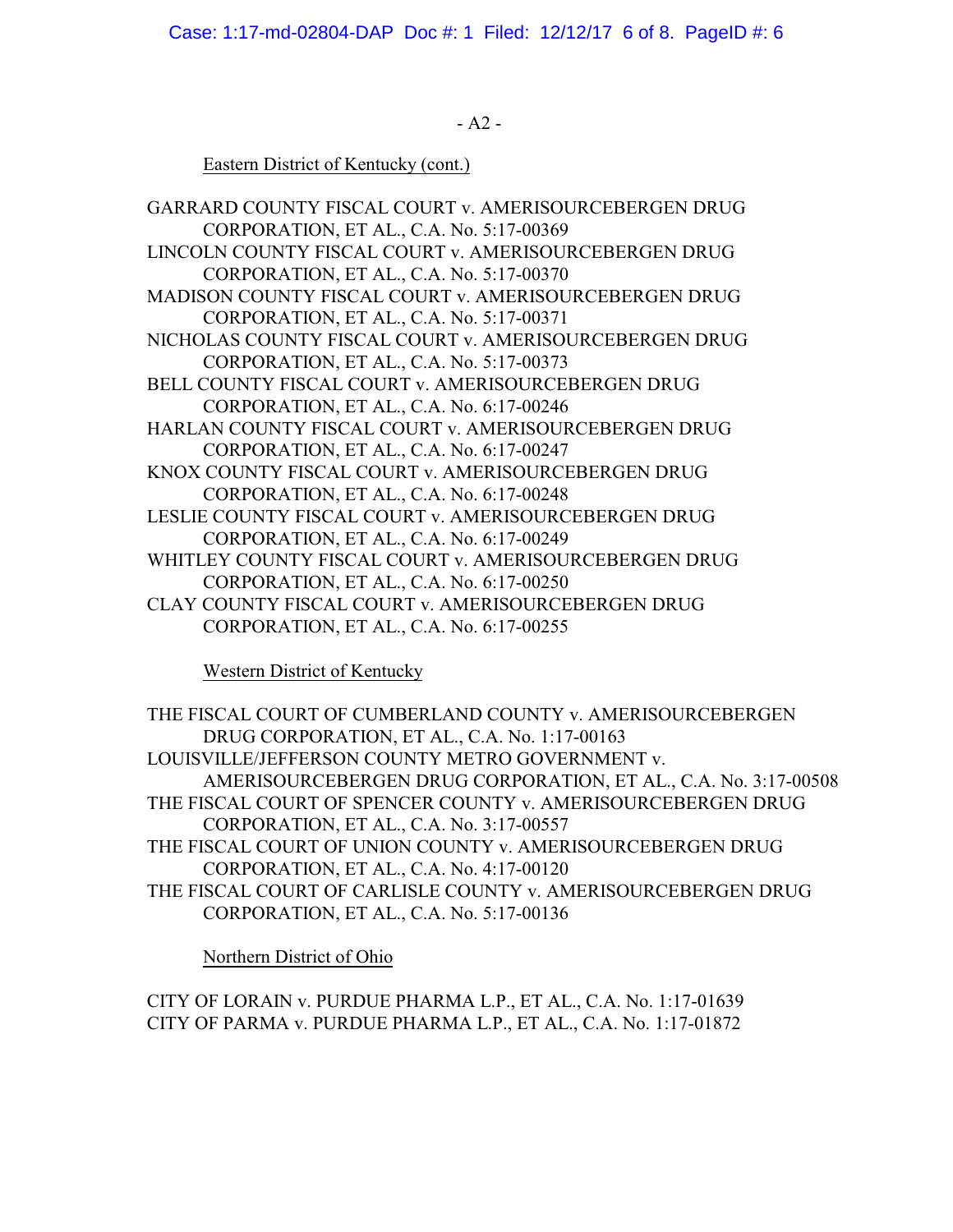- A3 -

# Southern District of Ohio

- CLERMONT COUNTY BOARD OF COUNTY COMMISSIONERS v. AMERISOURCEBERGEN DRUG CORPORATION, ET AL., C.A. No. 2:17-00662 BELMONT COUNTY BOARD OF COUNTY COMMISSIONERS v.
- AMERISOURCEBERGEN DRUG CORPORATION, ET AL., C.A. No. 2:17-00663 BROWN COUNTY BOARD OF COUNTY COMMISSIONERS v. AMERISOURCEBERGEN DRUG CORPORATION, ET AL., C.A. No. 2:17-00664
- VINTON COUNTY BOARD OF COUNTY COMMISSIONERS v. AMERISOURCEBERGEN CORPORATION, ET AL., C.A. No. 2:17-00665
- JACKSON COUNTY BOARD OF COUNTY COMMISSIONERS v. AMERISOURCEBERGEN DRUG CORPORATION, ET AL., C.A. No. 2:17-00680
- SCIOTO COUNTY BOARD OF COUNTY COMMISSIONERS v. AMERISOURCEBERGEN DRUG CORPORATION, ET AL., C.A. No. 2:17-00682
- PIKE COUNTY BOARD OF COUNTY COMMISSIONERS v. AMERISOURCEBERGEN DRUG CORPORATION, ET AL., C.A. No. 2:17-00696
- ROSS COUNTY BOARD OF COUNTY COMMISSIONERS v. AMERISOURCEBERGEN DRUG CORPORATION, ET AL., C.A. No. 2:17-00704
- CITY OF CINCINNATI v. AMERISOURCEBERGEN DRUG CORPORATION, ET AL., C.A. No. 2:17-00713
- CITY OF PORTSMOUTH v. AMERISOURCEBERGEN DRUG CORPORATION, ET AL., C.A. No. 2:17-00723
- GALLIA COUNTY BOARD OF COMMISSIONERS v. AMERISOURCEBERGEN DRUG CORPORATION, ET AL., C.A. No. 2:17-00768
- HOCKING COUNTY BOARD OF COMMISSIONERS v. AMERISOURCEBERGEN DRUG CORPORATION, ET AL., C.A. No. 2:17-00769
- LAWRENCE COUNTY BOARD OF COMMISSIONERS v. AMERISOURCEBERGEN DRUG CORPORATION, ET AL., C.A. No. 2:17-00770
- DAYTON v. PURDUE PHARMA LP, ET AL., C.A. No. 3:17-00229

Western District of Washington

CITY OF EVERETT v. PURDUE PHARMA LP, ET AL., C.A. No. 2:17-00209 CITY OF TACOMA v. PURDUE PHARMA, L.P., ET AL., C.A. No. 3:17-05737

Southern District of West Virginia

THE COUNTY COMMISSION OF MCDOWELL COUNTY v. MCKESSON CORPORATION, ET AL., C.A. No. 1:17-00946

HONAKER v. WEST VIRGINIA BOARD OF PHARMACY, ET AL., C.A. No. 1:17-03364 THE COUNTY COMMISSION OF MERCER COUNTY v. WEST VIRGINIA BOARD OF PHARMACY, C.A. No. 1:17-03716